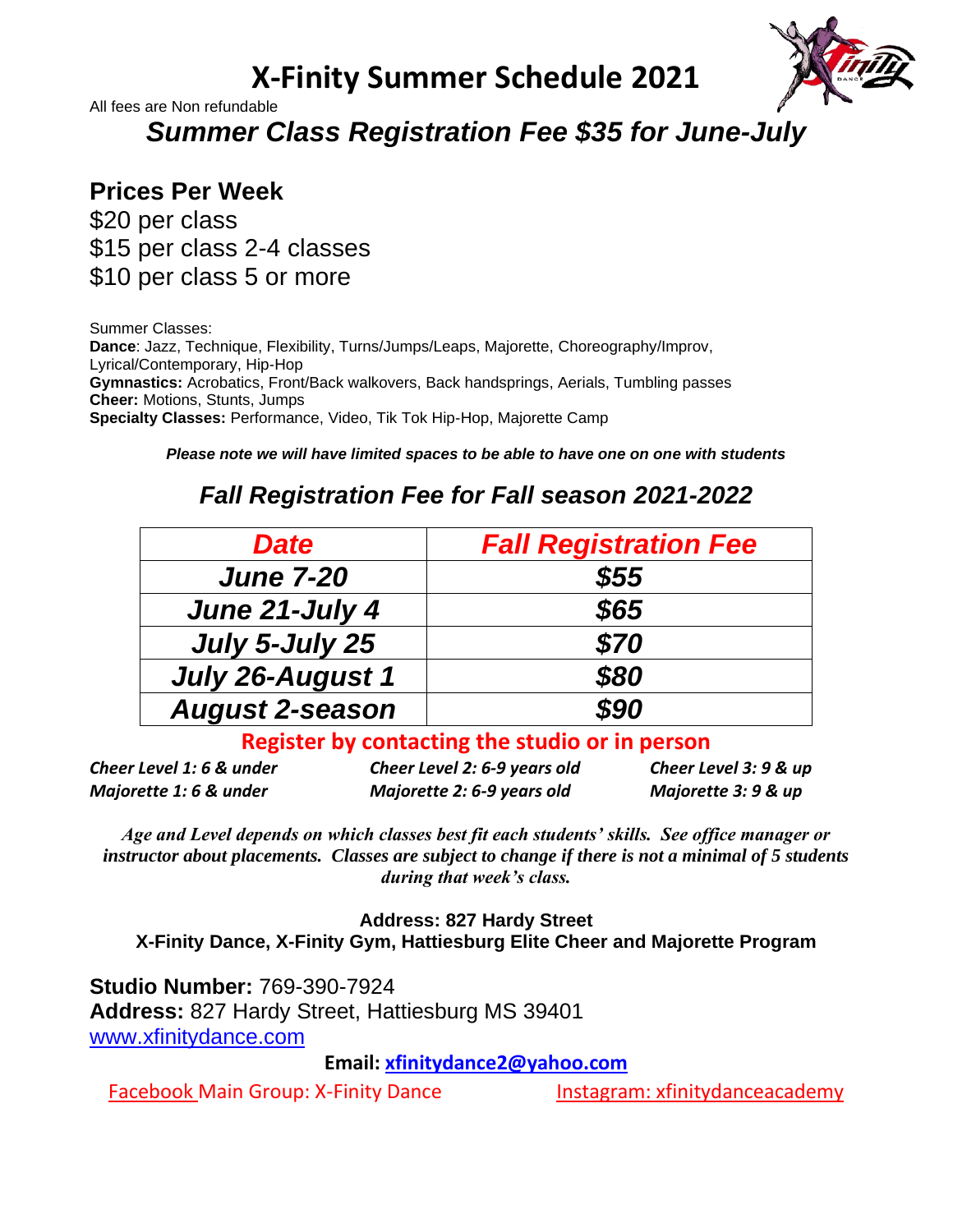# **X-Finity Summer Schedule 2021**

| <b>Week One</b>                           |                                                          |
|-------------------------------------------|----------------------------------------------------------|
| <b>Monday, June 7</b>                     | Tuesday, June 8                                          |
| 5:30-6:15 p.m. Dance Ages 7 & under       | 5:30-6:15 p.m. Dance Ages 6-9 years old                  |
| 6:15-7:00 p.m. Pre Gym Ages 7 $&$ under   | 6:15-7:00 p.m. Gym Level 2                               |
| 7:00-7:45 p.m. Gym Level 1                | 7:00-7:45 p.m. Flexibility and Acro                      |
| 7:45-8:30 p.m.                            | 7:45-8:30 p.m. Gym Level 2.5/3                           |
| <b>Wednesday, June 9</b>                  | Thursday, June 10                                        |
| 5:30-6:15 p.m. Cheer Level 2/Majorette 1  | 5:30-6:15 p.m. Hip-Hop Level 1& 2 Ages 4-9 years old     |
| 6:15-7:00 p.m. Cheer Level 1 /Majorette 3 | 6:15-7:00 p.m. Hip- Hop Level 3 & 4 Ages 9-18 years old  |
| 7:00-7:45 p.m. Cheer Level 3/Majorette 2  | 7:00-7:45 p.m. Technique Turns, Jumps & Leaps $9$ & up   |
| $7:45-8:30$ p.m.                          | 7:45-8:30 p.m. Jazz, Contemporary/Lyrical 9 & up         |
| Week Two                                  |                                                          |
| <b>Monday, June 21</b>                    | <b>Tuesday, June 22</b>                                  |
| 5:30-6:15 p.m. Dance Ages 7 & under       | 5:30-6:15 p.m. Dance Ages 6-9 years old                  |
| 6:15-7:00 p.m. Pre Gym Ages 7 $&$ under   | 6:15-7:00 p.m. Gym Level 2                               |
| 7:00-7:45 p.m. Gym Level 1                | 7:00-7:45 p.m. Flexibility and Acro                      |
| 7:45-8:30 p.m.                            | 7:45-8:30 p.m. Gym Level 2.5/3                           |
|                                           |                                                          |
| <b>Wednesday, June 23</b>                 | <b>Thursday, June 24</b>                                 |
| 5:30-6:15 p.m. Cheer Level 2/Majorette 1  | 5:30-6:15 p.m. Hip-Hop Level 1& 2 Ages 4-9 years old     |
| 6:15-7:00 p.m. Cheer Level 1 /Majorette 3 | 6:15-7:00 p.m. Hip- Hop Level 3 & 4 Ages 9-18 years old  |
| 7:00-7:45 p.m. Cheer Level 3/Majorette 2  | 7:00-7:45 p.m. Technique Turns, Jumps & Leaps 9 & up     |
| $7:45-8:30$ p.m.                          | 7:45-8:30 p.m. Jazz, Contemporary/Lyrical $9 \& up$      |
|                                           | <b>Week Three</b>                                        |
| <b>Monday, July 5</b>                     | Tuesday, July 6                                          |
| 5:30-6:15 p.m. Dance Ages 7 & under       | 5:30-6:15 p.m. Dance Ages 6-9 years old                  |
| 6:15-7:00 p.m. Pre Gym Ages 7 $&$ under   | 6:15-7:00 p.m. Gym Level 2                               |
| 7:00-7:45 p.m. Gym Level 1                | 7:00-7:45 p.m. Flexibility and Acro                      |
| 7:45-8:30 p.m.                            | 7:45-8:30 p.m. Gym Level 2.5/3                           |
| <b>Wednesday, July 7</b>                  | Thursday, July 8                                         |
| 5:30-6:15 p.m. Cheer Level 2/Majorette 1  | 5:30-6:15 p.m. Hip-Hop Level 1& 2 Ages 4-9 years old     |
| 6:15-7:00 p.m. Cheer Level 1 /Majorette 3 | 6:15-7:00 p.m. Hip-Hop Level $3 & 4$ Ages 9-18 years old |
| 7:00-7:45 p.m. Cheer Level 3/Majorette 2  | 7:00-7:45 p.m. Technique Turns, Jumps & Leaps 9 & up     |
| $7:45-8:30$ p.m.                          | 7:45-8:30 p.m. Jazz, Contemporary/Lyrical 9 & up         |

*Free Specialty Classes Thursday, June 17 Thursday, July 1 Thursday, July 15 Thursday July 22*